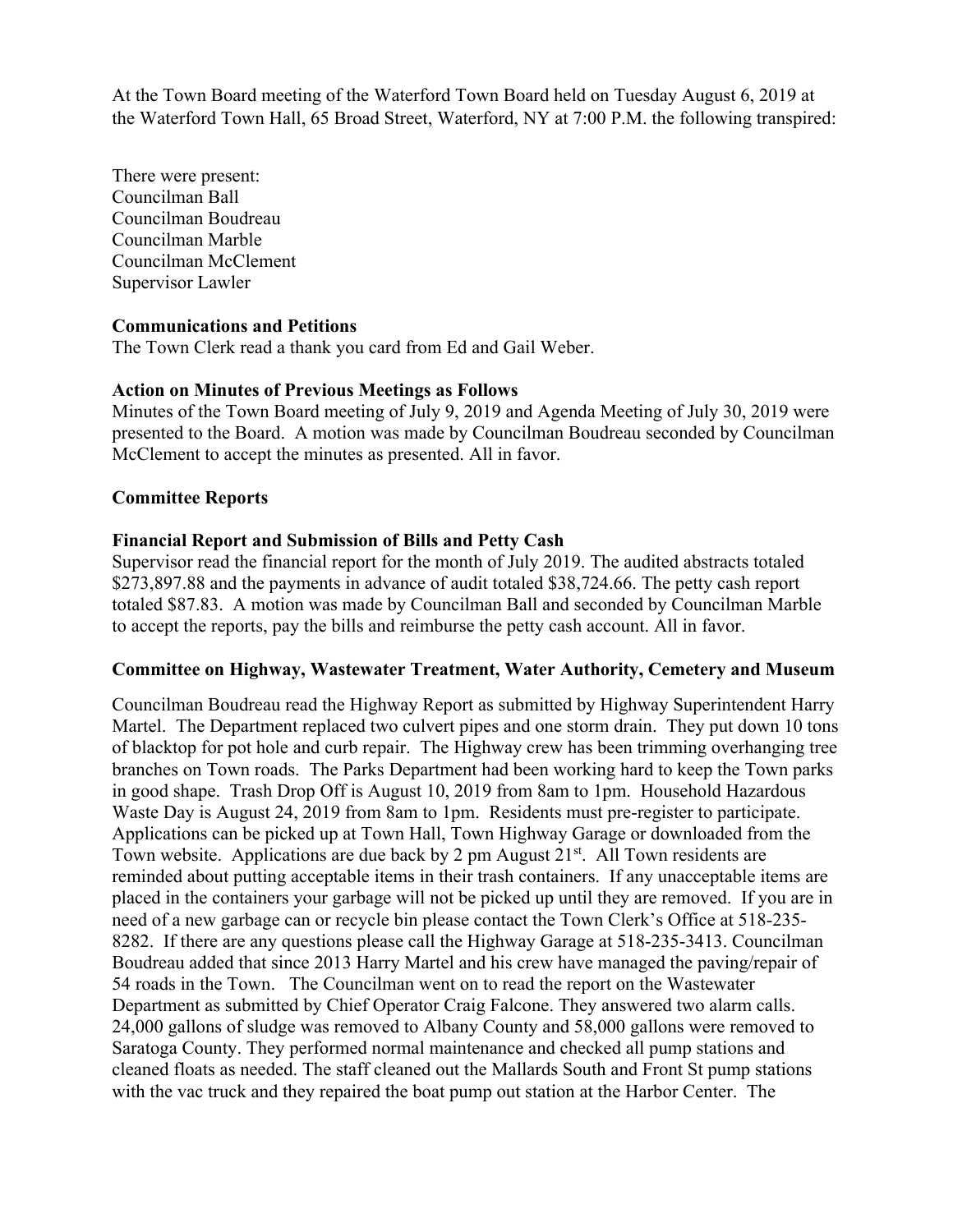Department had a front station shore power adapter chord made up; it is housed at the Harbor Center. Councilman Boudreau went on to report about the Water Commissioners of the Town of Waterford. The water works delivered 29,570,000 gallons of water for the month. Waterworks staff complete 95 dig-safe utility locations, staff installed new AMR water meters, calibrated  $\&$ maintained equipment, completed weekly safety meetings, monthly water testing and completed meter reading. The Water Commissioners have completed the AWQR for 2018 and a copy is posted on the website. The report provides information about the drinking water system and water quality being provided to the community. The Councilman then spoke about upcoming events at the Waterford Museum. The Waterford Historical Museum remains open until October 27 for visitors to explore their Victorian garden-themed exhibit "A Place For Nature In Victorian Waterford". Next is Hops in Upstate New York - A lecture presented by Roger Savoy-Date: Friday, September 13 Time: 7pm-9pm RSVP: Required (limit of 30 seats) Admission: \$7 nonmembers \$3 museum members. Waterford Porch Crawl- Date: Saturday, September 14, Time: 1pm-4pm (Registration 1pm-3pm only) Crawl starts at WHMCC, \$5 per person (all ages). Sal Open - Golf Tournament Fundraiser for WHMCC Monday, September 16, Start 2pm. RSVP: Required - teams of 4 or single/couples joining other teams. Admission: \$75 golf ticket \$35 clambake-only ticket. Any questions/comments, please contact info@waterfordmuseum.com, call WHMCC at 518-238-0809.

### **Committee on Public Safety, Emergency Services, and Liaison to Village**

Councilman Dave Ball summarized the Police Department Call Report for July. There was a total of 353 calls; with 12 domestic, 8 fire calls, 24 EMS calls.

The bids for the Village Consolidated Fire House are due August 16<sup>th</sup>.

Councilman Ball thanked the Saratoga County Sheriff's Marine Division, the Waterford Fire Department, and the Northside Fire Department for their help this past weekend at the waterfront during the Dragon Boat Festival. The Councilman also congratulated Justin Kerouse for completing Firefighter #1 training. On August  $8<sup>th</sup>$  the Northside Fire Department will be hosting "Stop the Bleeding" an Albany Medical Center sponsored event.

## **Committee on Veterans, Grants and Funding, Special Projects, Town Hall and Seniors**

Councilman McClement spoke of new changes to Veterans Benefits in the past months. For those Veterans who are Blue Water Navy – Vietnam Veterans who served off the coast of Vietnam, in the past few months two things happened: The Court decision of Percocco vs Wilke and Congress passed and President Trump signed the Blue Water Navy Veterans Act. This grants presumption of exposure to Agent Orange to Veterans who served in territorial waters off the coast of Vietnam. Previously these Veterans were denied benefits for Agent Orange related illnesses. That has all changed. If you know a Veteran who served in navy off the coast of Vietnam please have them contact the Saratoga County Veterans Service Agency at 518-884- 4115. Even if they have been denied in this past, this may help them both financially and medically get the benefits they need. The Councilman went on to read the Waterford Senior Medical Van Report: There were 27 people transported for a total mileage of 986.20 miles. The Grocery Bus runs on Wednesdays from 9:30am to 11:30am with a total of 57 Seniors transported for the month. The Waterford Seniors have some upcoming events scheduled: August 13- Clam steam at Peebles Island, August  $20<sup>th</sup>$ - trip to Saratoga Racino, September  $5<sup>th</sup>$ - Saratoga County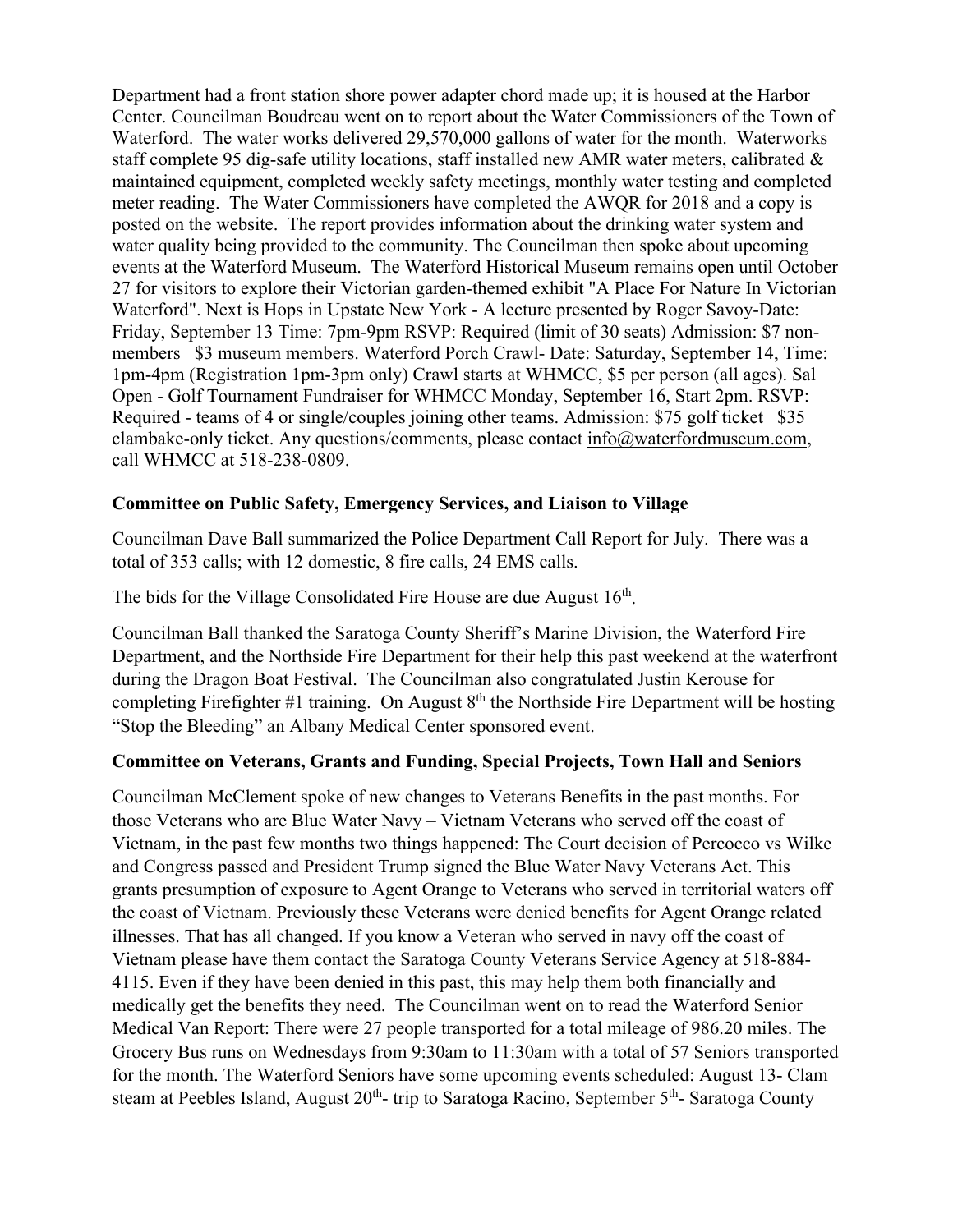Office of the Aging Senior Picnic and on September  $27<sup>th</sup>$  a trip to Grants Cottage with lunch at the Old Bryan Inn. Please contact the Senior Center at 518-235-8500 for more information and to sign up.

## **Committee on Youth, Playground, Pool, Festivals, Library, WHUFSD, and Visitor Center**

Councilman Marble spoke about the upcoming Northside Night Out: It will be held Wednesday August 21<sup>st</sup> at Clement Park 6-8 pm. Come join us for games, ponies, food, and fun. There will be a bounce house, pony rides, the Police Department will be there as well as the Northside Fire Dept and the Rescue Squad. Members of the Library and Museum will be there as well with some information on their programs. Lots of carnival games and food! It is always a great time, come join us. The park and pool are in full swing and staying very busy. We are coming close to the end of another summer park season. Councilman Marble then read an update from the Waterford Library: The summer reading finale will be this Thursday the  $8<sup>th</sup>$  from 3-5 pm. Crafts, games, snacks and a chance to dunk the director. They will be at Northside night out with 3 raffles. In September, the fall and winter hours will resume. The library will be closed Labor Day weekend Aug 31-Sept 2. On sept 29<sup>th</sup> members of the Troy Irish Genealogy group will be at the library to assist folks with a genealogy look up. Call the library for more information and to sign up. Councilman Marble reminded residents not to forget about the Farmer's Market on Sunday mornings at the Hurst Harbor Center.

Councilman Marble then read the Hurst Harbor Center report as submitted by Canal Visitor Center Director Jeffrey Cleary. The first phase of the renovation project at the Hurst Harbor Center is complete, all furniture and new equipment have been delivered and installed. Many thanks to our committee and to Paul Terry for all of their hard work.

On July 9th Supervisor Lawler and members of the Town Board along with Town Clerk Carrigan, welcomed the United States Coast Guard Cutter Hawser. The Hawser was enroute to Lake Champlain on an inspection tour. On July 17th we had the honor of hosting both the Hawser and also the Coast Guard Cutter, Line.

On July 14th hundreds of bicyclists visited the Waterford Harbor Farmers Market as they were completing their trek across the entire Erie Canal.

We are in final preparation for Dragon Boat Festival to be held on August 3rd. Preparations also continue for the 20th Annual Tugboat Round-up scheduled for September 6, 7&8.

Boater traffic remains heavy, we had 188 total visits during July. 7 were campers. Of the 181 boat visits they came from 28 states and 3 Canadian provinces, including 1 from Newfoundland/Labrador.

In July our Volunteer Corps dedicated 407 hours to the Hurst Harbor Center with a 3-month total of 1199 hours. Thank you so much to our volunteers for their dedicated service.

# **Supervisors Report**

Supervisor Lawler stated that the  $2<sup>nd</sup>$  Annual Dragon Boat Festival was held this past weekend. This event was started as a way to bring our community together, while also adding an August activity to the waterfront. We wanted the event to have a positive impact on the community at large. There were 11 teams with over 200 paddlers who participated. Thank you to the Town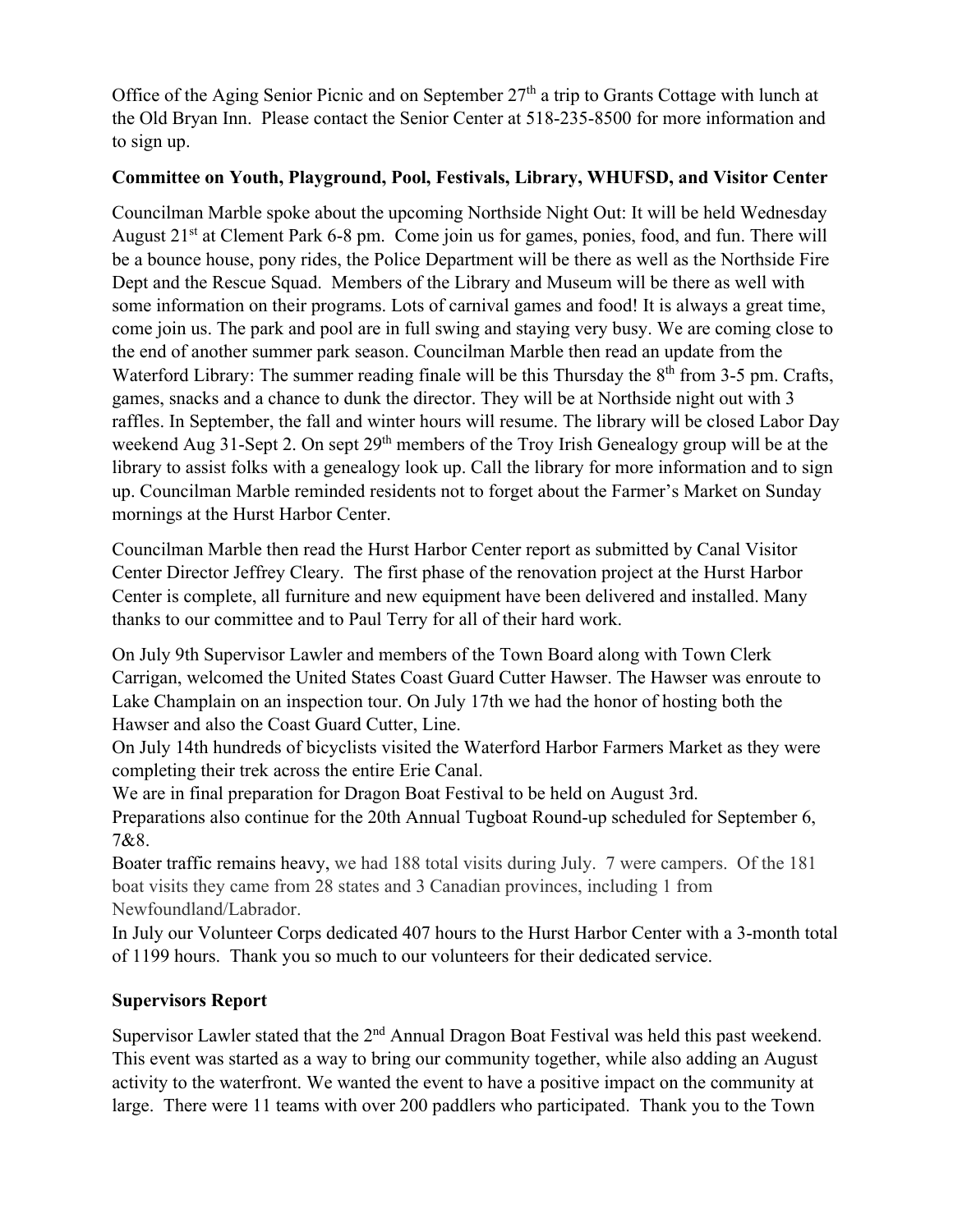staff and volunteers who helped make this event possible. We also want to thank the corporate sponsors who through their generosity over \$20,000 was raised. As a result of that, we were able to donate \$10,000 to Susan G. Komen Upstate NY to aid in the fight against breast cancer. Our 2<sup>nd</sup> Annual Dragon Boat Festival was another success. Thank you to the volunteer fireman who had their boats in the water and the Saratoga County Sheriff's Department who were there all three days. Also, a thank you to the NYS Canal Corporation for their participation in working with us to make sure we weren't interfering with the opening of the locks and keeping everyone in the water safe. We couldn't have held this event with out their cooperation. Planning for next year has already begun.

### **General Orders**

### RESOLUTION # 105

RESOLVED that the following places be designated as polling places for the Town of Waterford:

District #1- Waterford Visitor's Center District #2-Kavanaugh Fire House District #3- Ford Hose Fire House District #4- Northside Fire House District #5- Emergency Team District #6- United Methodist Church District #7- Waterford Halfmoon High School District # 8-Waterford Halfmoon High School

Offered by Councilman Marble Seconded by Councilman Ball

Councilman Ball yes Councilman Boudreau yes Councilman Marble yes Councilman McClement yes Supervisor Lawler yes

RESOLUTION # 106

RESOLVED, that the Town Board of the Town of Waterford hereby authorizes the Town Assessor to attend the 2019 NYSAA Seminar on Assessment Administration to be held in Lake Placid, New York from September 22, 2019 – September 25, 2019. Total Estimated Cost \$521.00. Offered by Councilman Boudreau Seconded by Councilman Ball

Councilman Ball yes Councilman Boudreau yes Councilman Marble yes Councilman McClement yes Supervisor Lawler yes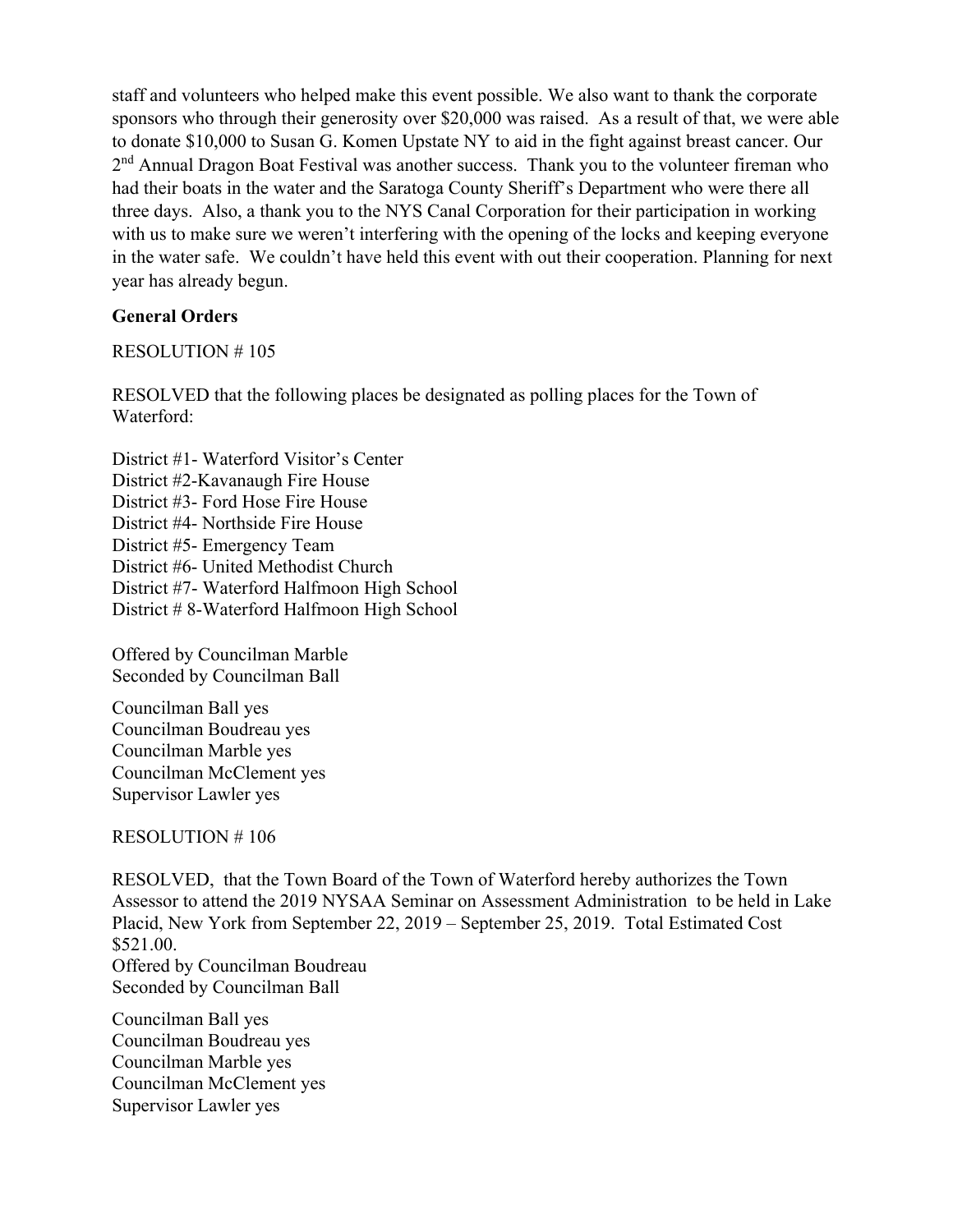#### RESOLUTION # 107

RESOLVED, that Patrick Kane be and he is hereby hired as a full time Highway Laborer at a salary of \$15.57 per hour to be paid in weekly installments without the necessity of pre-audit by the Supervisor pending pre-employment requirements.

Offered by Councilman Boudreau Seconded by Councilman Marble

Councilman Ball yes Councilman Boudreau yes Councilman Marble yes Councilman McClement yes Supervisor Lawler yes

RESOLUTION # 108

RESOLVED, that the Board of the Town of Waterford will hold a public hearing on October 1, 2019 at 6:55PM at Waterford Town Hall for the purpose of receiving comments from the public on the proposed PHA Plan for 2020 for the Section 8 Housing Choice Voucher Program. Copies of the PHA Plan and all supporting documentation are available for review by the public at the following locations; Town of Waterford 65 Broad Street, Waterford, NY 12188 or Joseph E. Mastrianni, Inc. 11 Federal Street, Saratoga Springs, NY 12866.

Offered by Councilman Boudreau Seconded by Councilman McClement

Councilman Ball yes Councilman Boudreau yes Councilman Marble yes Councilman McClement yes Supervisor Lawler yes

### RESOLUTION # 109

RESOLVED, that the Town Board of the Town of Waterford hereby authorizes the Town Historian to attend the Association of Public Historians of NYS Conference in Albany, NY on September 9, 2019 at a cost of \$75.00.

Offered by Councilman Boudreau Seconded by Councilman Marble

Councilman Ball yes Councilman Boudreau yes Councilman Marble yes Councilman McClement yes Supervisor Lawler yes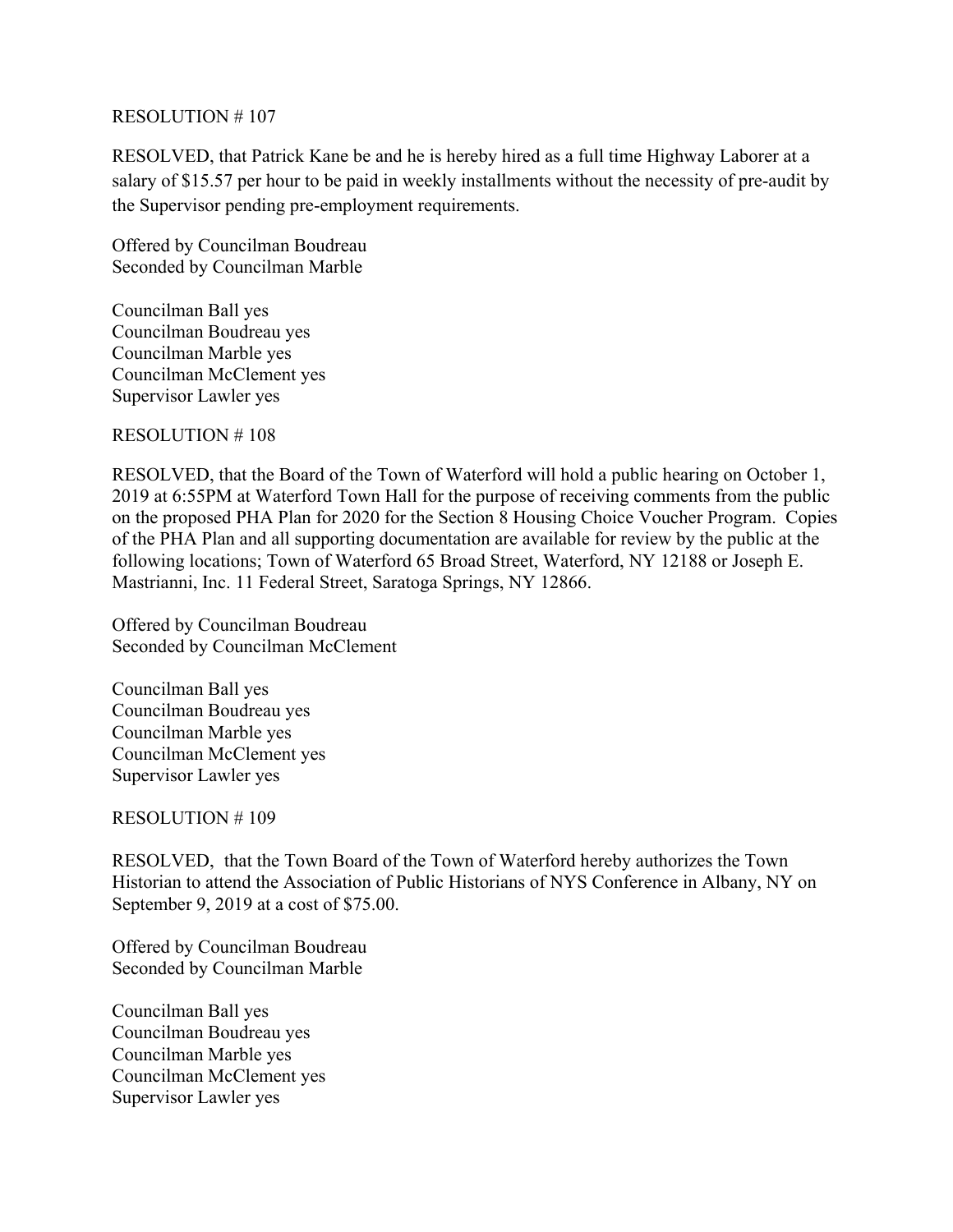#### RESOLUTION #110

RESOLVED, that the Town Board of the Town of Waterford hereby authorizes the Town Supervisor to sign an agreement with Linstar, A Division of IdentiSys, Inc. for the purchase of 12 body worn cameras with 2 8 bay docking stations and 4 in car systems at a cost of \$35,880.60.

Offered by Councilman Ball Seconded by Councilman Marble

Councilman Ball yes Councilman Boudreau yes Councilman Marble yes Councilman McClement yes Supervisor Lawler yes

#### RESOLUTION #111

#### **RESOLUTION OF THE TOWN BOARD OF THE TOWN OF WATERFORD FOR THE YEAR 2019 APPROVING BID FOR MOHAWK GATEWAY STREETSCAPE PROJECT**

**WHEREAS**, the Town Board of the Town of Waterford, by public notice duly published according to law, invited sealed proposals for the construction of new signs, sidewalks, landscaping, trees, planters, lighting, benches, bike racks and trash receptacles on Saratoga Avenue in the Town of Waterford to include milling and paving pavement striping, stormwater draining piping and structures as part of the "Mohawk Gateway Streetscape Project"; and

**WHEREAS**, all such proposals received were considered publicly at Town Hall, on July 26, 2019 at 10:00 a.m., the time and place specified in said public notice; and

**WHEREAS**, said Town Board has determined that New Castle Paving, LLC (general construction) is the lowest responsible formal bidder for the work as detailed in the specifications, with a bid of \$796,802.19 as set forth in the bid specifications; and

WHEREAS, said Town Board has determined that Harold R. Clune, Inc. (electric construction) is the lowest responsible formal bidder for the work as detailed in the specifications,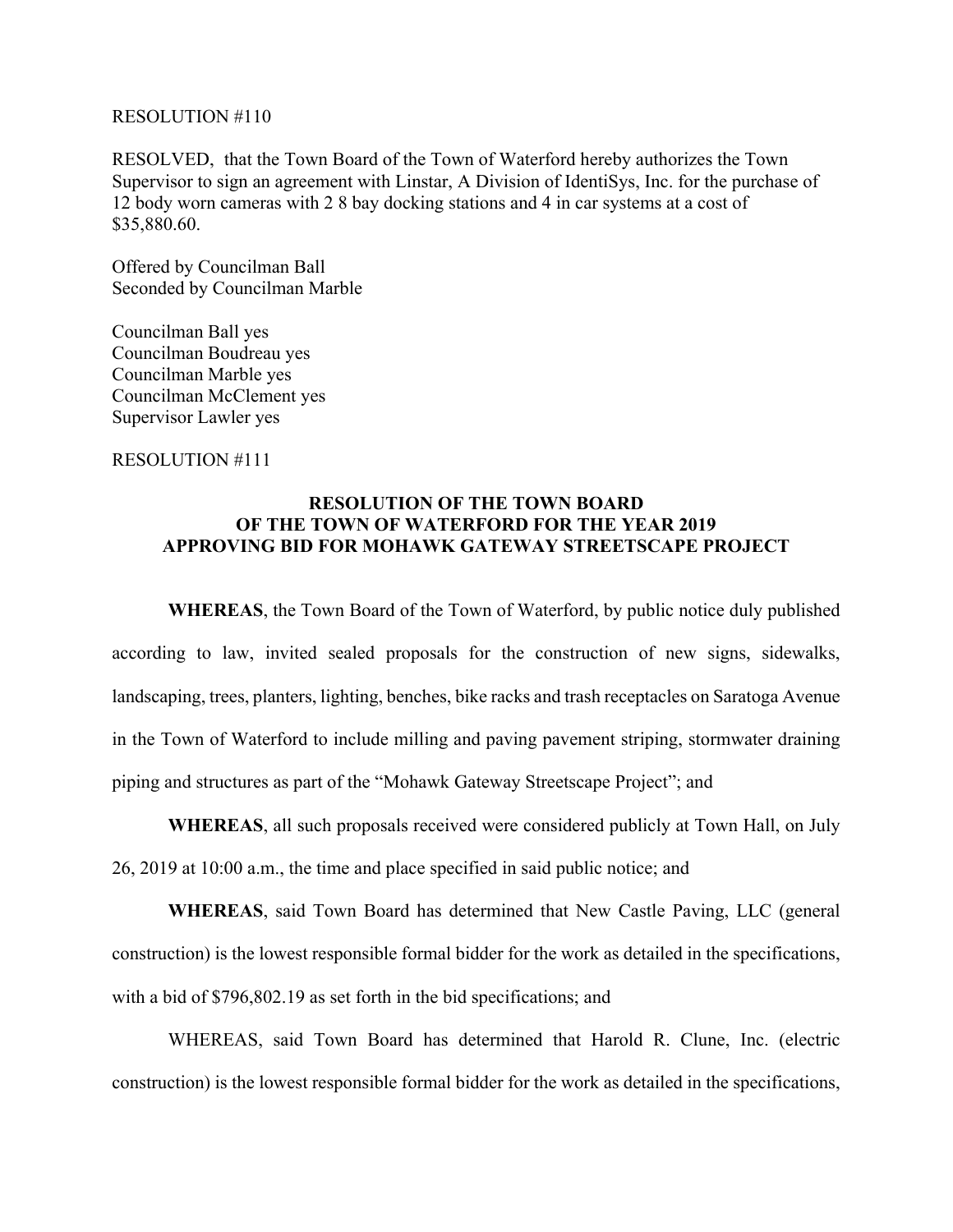with a bid of \$204,500.00 as set forth in the bid specifications.

### **NOW, THEREFORE, BE IT RESOLVED,** that said proposals of New Castle Paving,

LLC and Harold R. Clune, Inc. be accepted, subject to the following, and be it

**FURTHER RESOLVED**, that the Town Board enter into a contract with said New Castle Paving, LLC and Harold R. Clune, Inc. as the successful bidders pertaining to the "Mohawk Gateway Streetscape Project" in accordance with the specifications for said bid project, to be approved by the attorney for the Town and further subject to the receipt and approval by the attorney for the Town of the required bonding documents for performance, labor and materials.

Offered by Councilman Boudreau Seconded by Councilman McClement

Councilman Ball yes Councilman Boudreau yes Councilman Marble yes Councilman McClement yes Supervisor Lawler yes

## **OTHER BUSINESS**

### RESOLUTION # 112

RESOLVED, that Charles Fusco be and he is hereby appointed to the Water Authority Board for a term of five years ending 8/31/2024.

Offered by Supervisor Lawler Seconded by Councilman Boudreau

Councilman Ball yes Councilman Boudreau yes Councilman Marble yes Councilman McClement yes Supervisor Lawler yes

### RESOLUTION # 113

RESOLVED, that the Town Board hereby accepts the following bids for equipment sold at Auctions International:

1999 Dodge Ram 2500 Pickup Truck with Plow for \$620.00